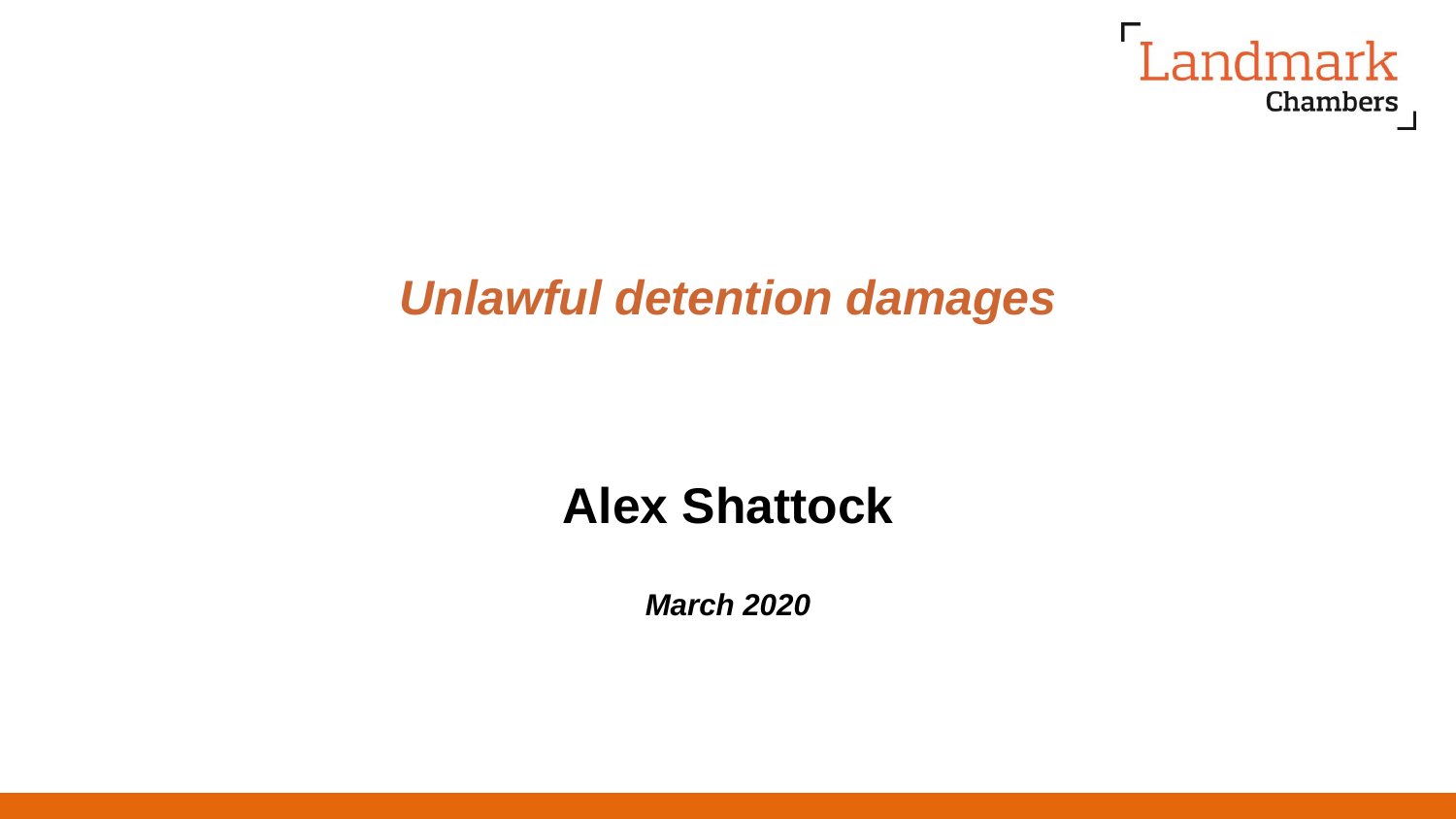## **Introduction**



- Damages for unlawful detention arise under the tort of false imprisonment or under the Human Rights Act 1998
- Judges have a broad discretion in this area
- Predicting what a likely award of damages will be can be difficult

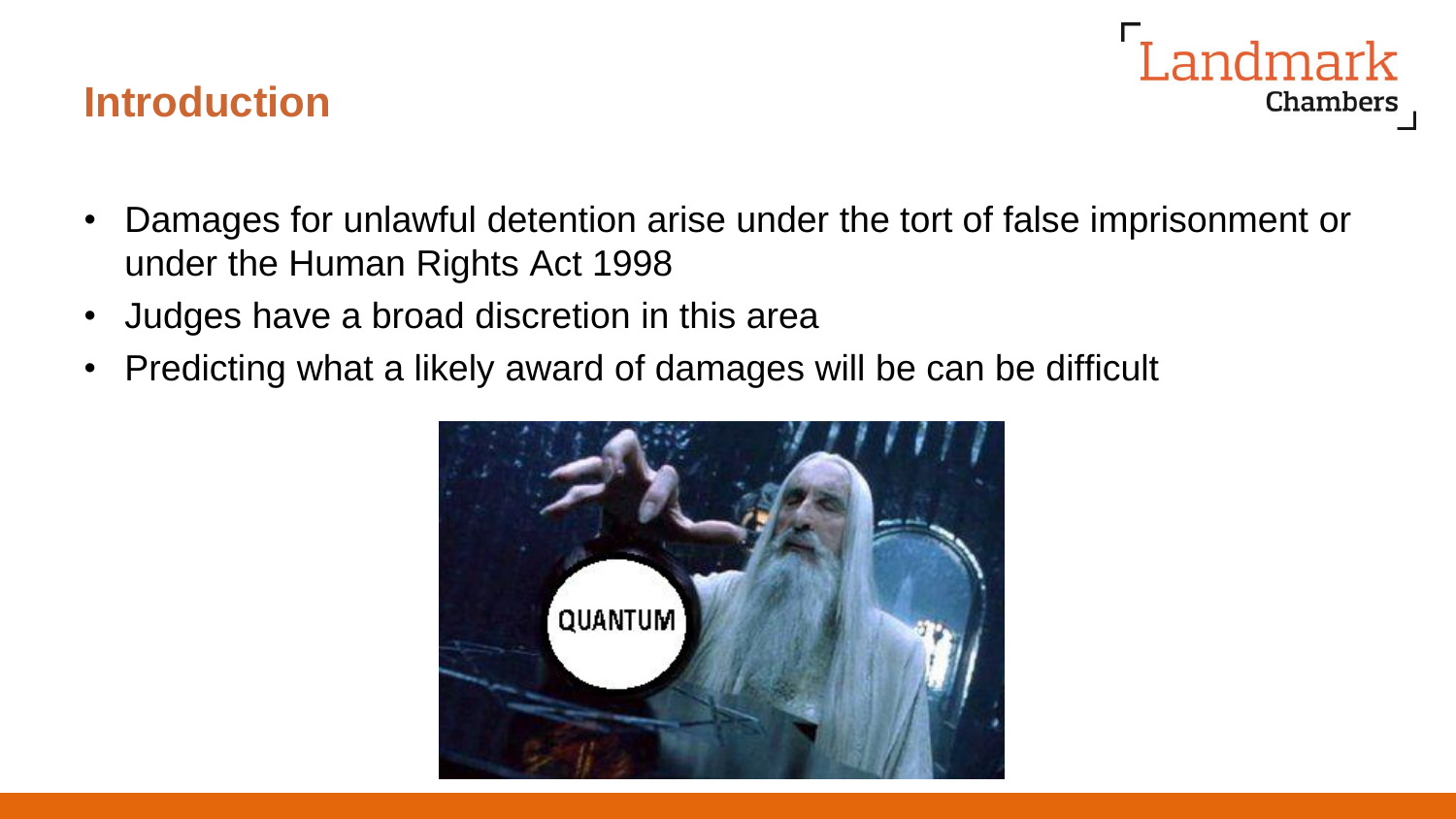## **Damages generally**



- Most common award of damages in civil claims is *compensatory*: false imprisonment no exception
- Purpose of the award is to place the claimant in a position as if the wrong had never happened: *Livingstone v Rawyards Coal Co* (1880) 5 App. Cas. 25
- Difficult when dealing with no tangible financial loss: a damages award is an imperfect solution
- Subject to causation and remoteness rules: but some of these are different in false imprisonment cases (see below)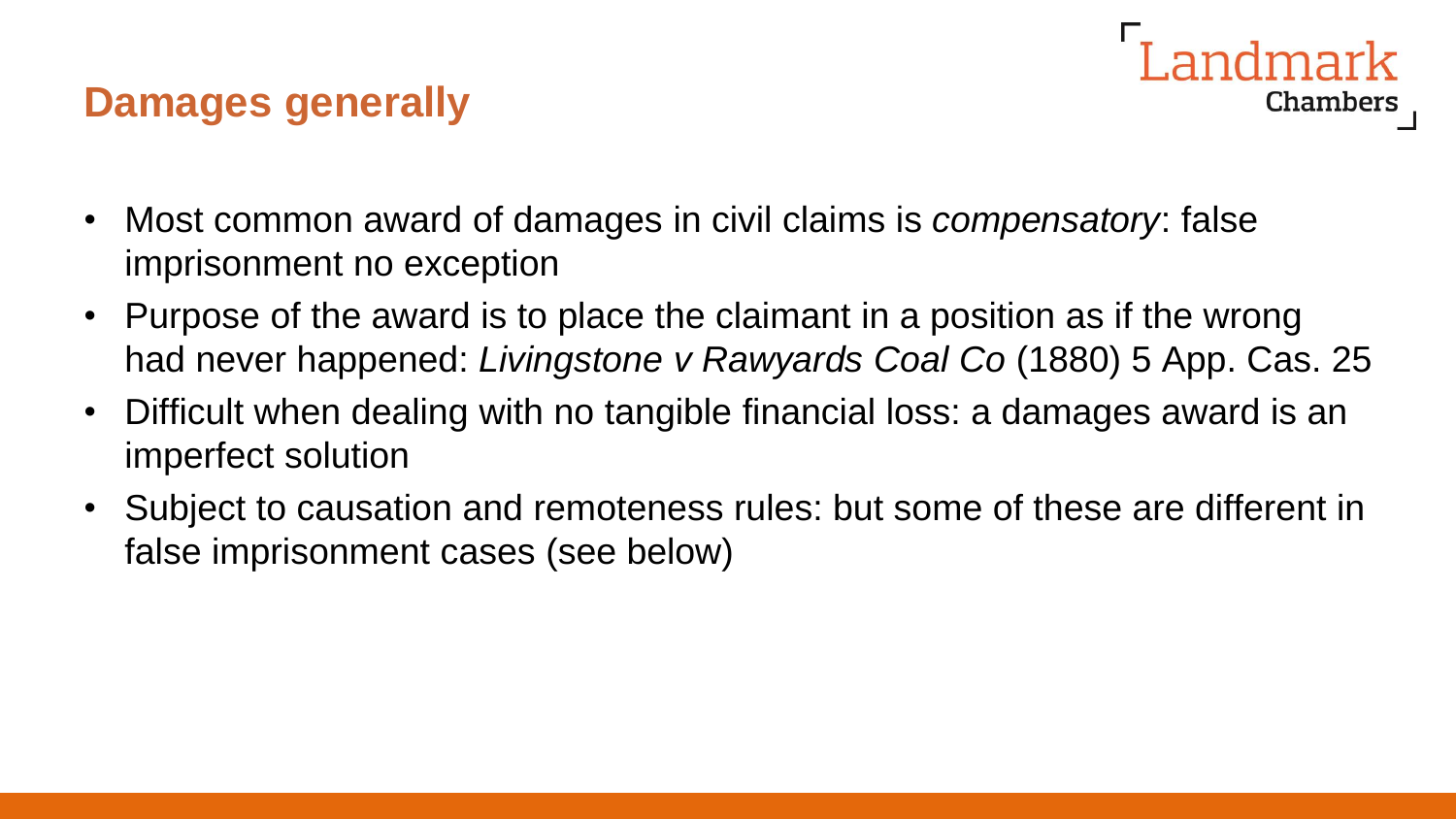## **Overarching principles**



- Key case: *MK (Algeria) v Secretary of State for the Home Department* [2010] EWCA Civ 980
	- Award of damages fact sensitive
	- Damages should reflect the period of detention taken as a whole
	- Damages increase with the passage of time, but taper downwards
	- Any quantum of award made with reference to an earlier precedent should include an uplift to account for inflation
- See recent cases affirming these principles: *KG v Secretary of State for the Home Department* [2018] EWHC 3665 (Admin), para 30; *Diop v Secretary of State for the Home Department* [2018] EWHC 3420 (Admin), at para 28; and *Majewski v Secretary of State for the Home Department* [2019] EWHC 473 (Admin), para 11.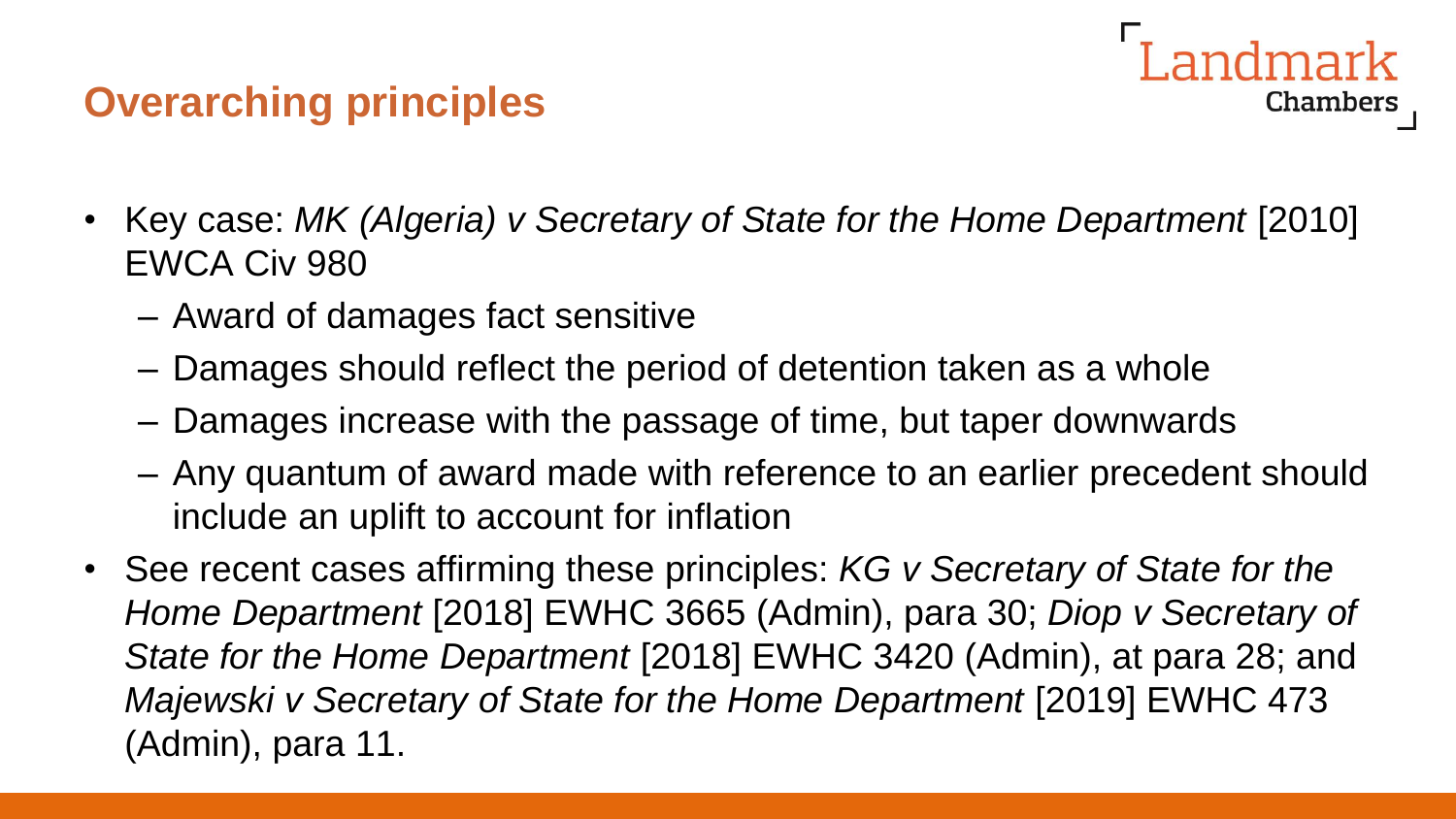## **Basic damages**

- **Chambers**
- Causation does not affect liability: but only nominal damages if C would have been detained anyway
- Loss of liberty is considered a freestanding loss
- Damages for shock, humiliation and loss of reputation depend on the claimant- likely to get a "shock uplift" for initial detention if no previous lawful detention. However someone who has been detained many times before, or immediately before the unlawful period of detention, may get little or no uplift
- Damages for psychiatric or physical injury arising from the false imprisonment in question can be claimed in principle: but need evidence (*R (Bent) v Secretary of State for the Home Department* [2012] EWHC 4036 (Admin))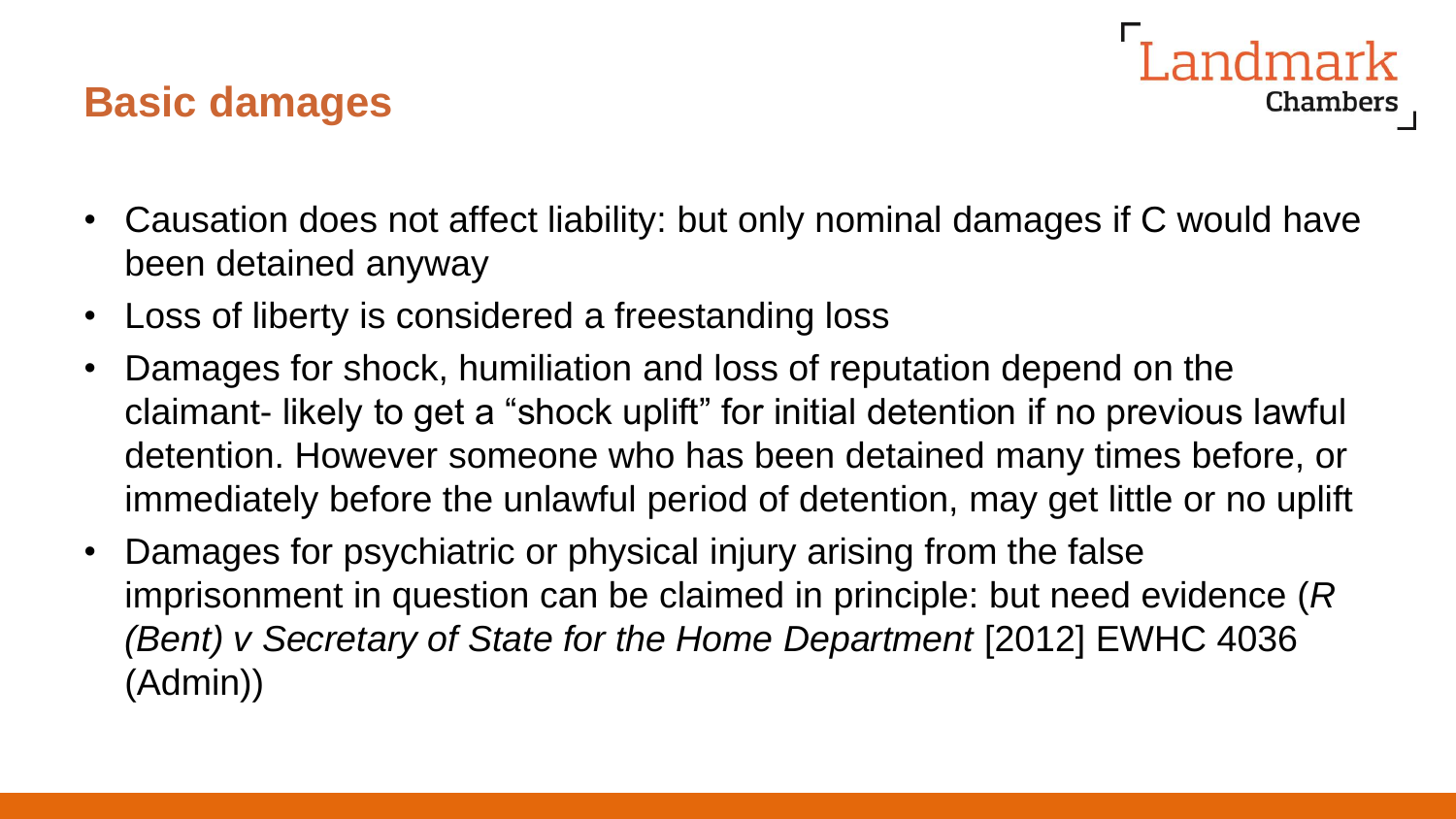## **Aggravated damages**

- D acted in a high handed, insulting, malicious or oppressive manner (Denholm and Dunlop)
- Failure to comply with duty of candour
- Conduct of litigation (also relevant to costs)
- Some uncertainty regarding whether a judge will award aggravated damages or a higher basic award: however if there is a basis for asking for aggravated damages, no reason why you shouldn't

Chambers

• Plead from the outset!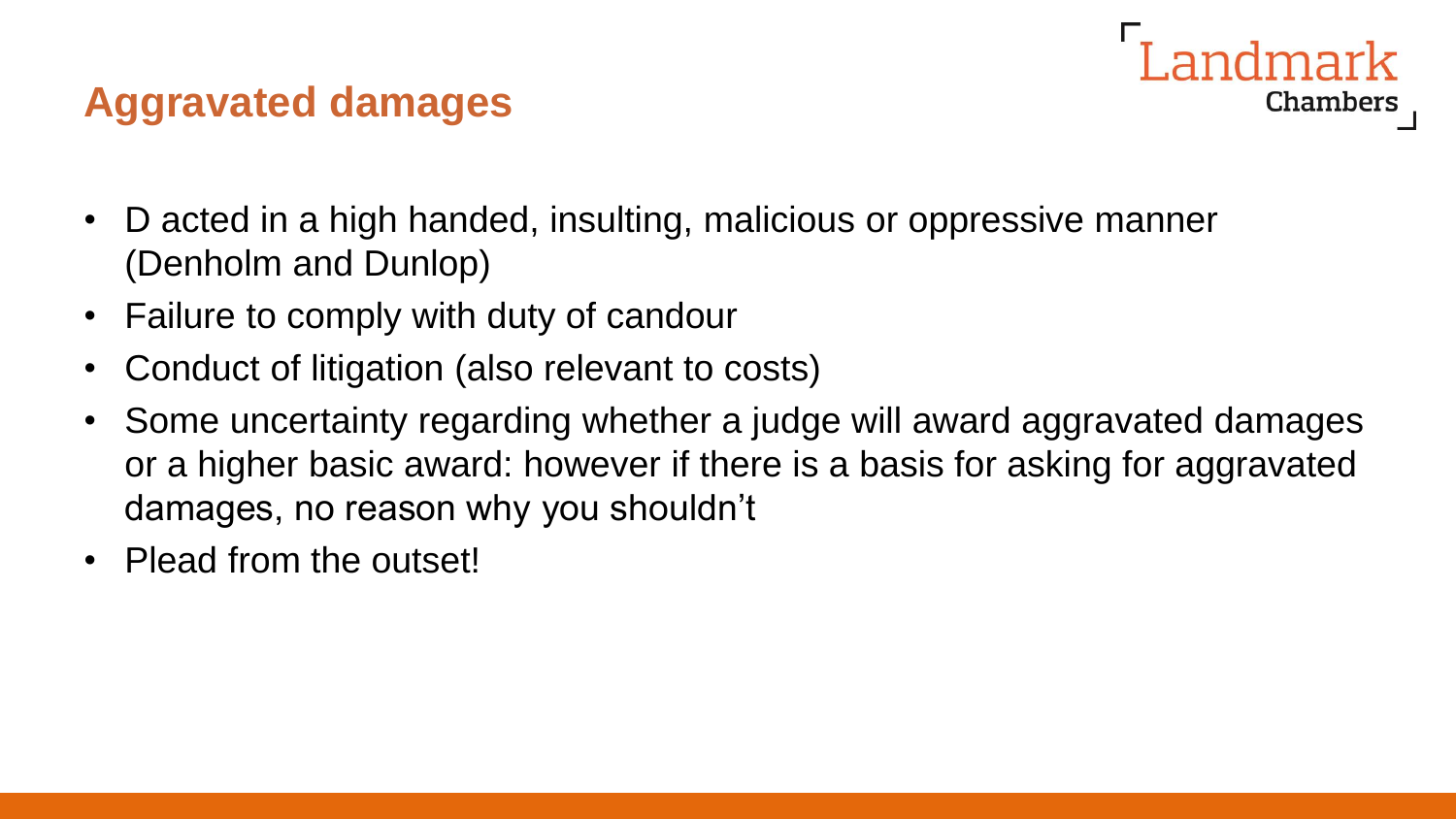## **Special damages**



- Damages for financial loss arising from the unlawful detention can be recovered
- E.g. loss of business, earnings, damaged property
- Losses must be caused by the unlawful detention
- Special damages must also be pleaded from the outset!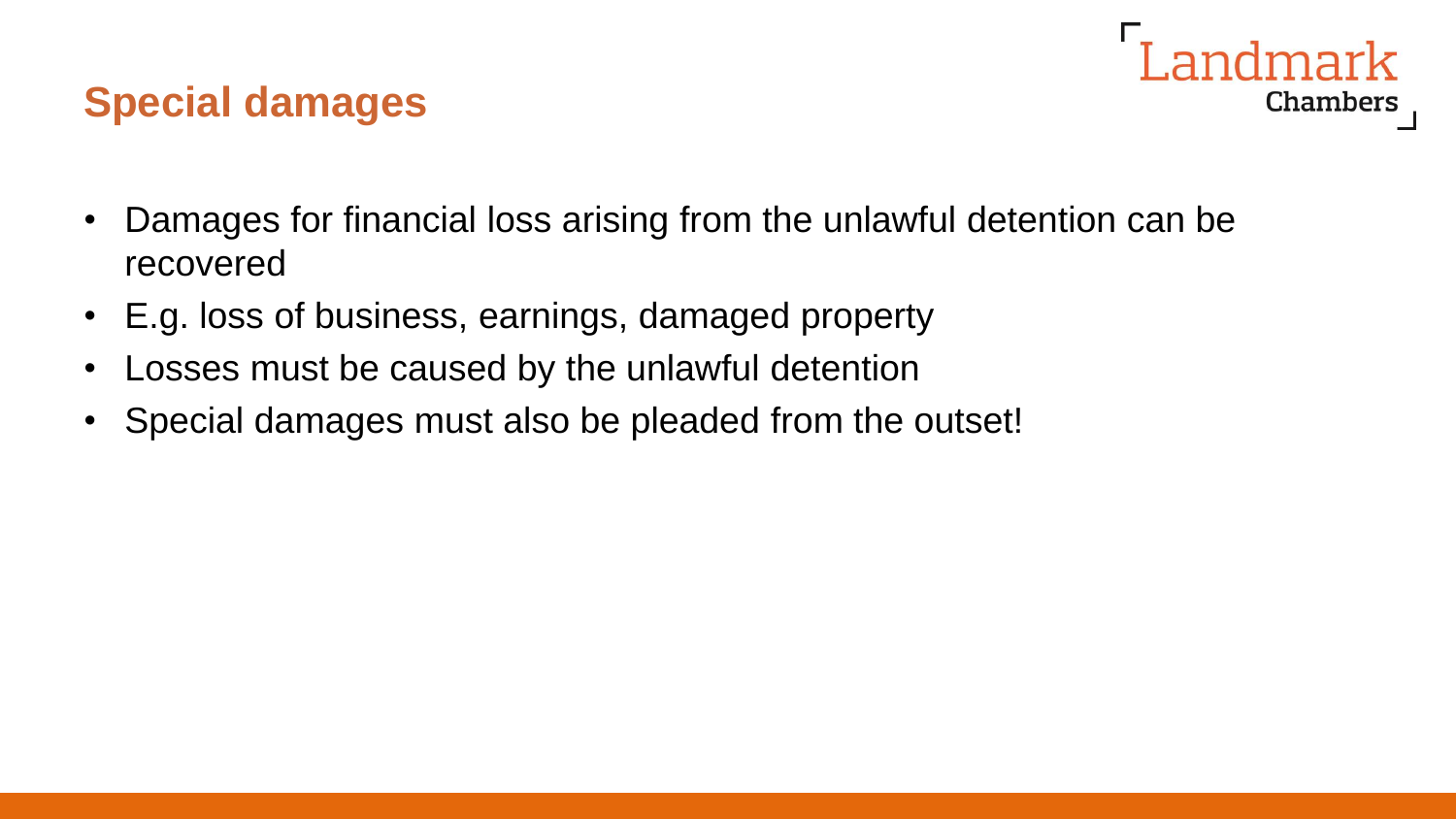## **Exemplary damages**

- Chambers
- Difficult but not impossible to obtain: ask yourself "is this a really, *really* bad case?"
- Purpose is to punish rather than compensate
- Accordingly conduct of the SOS must be particularly bad!
- Could include e.g. breach of duty of candour: *R (Santos) v SSHD* [2016] EWHC 609 (Admin)
- Exemplary damages generally not appropriate where a large number of unknown claimants, e.g. where an entire detention policy has been held to be unlawful: *Lumba,* para 167-168
- And again- must be pleaded from the outset!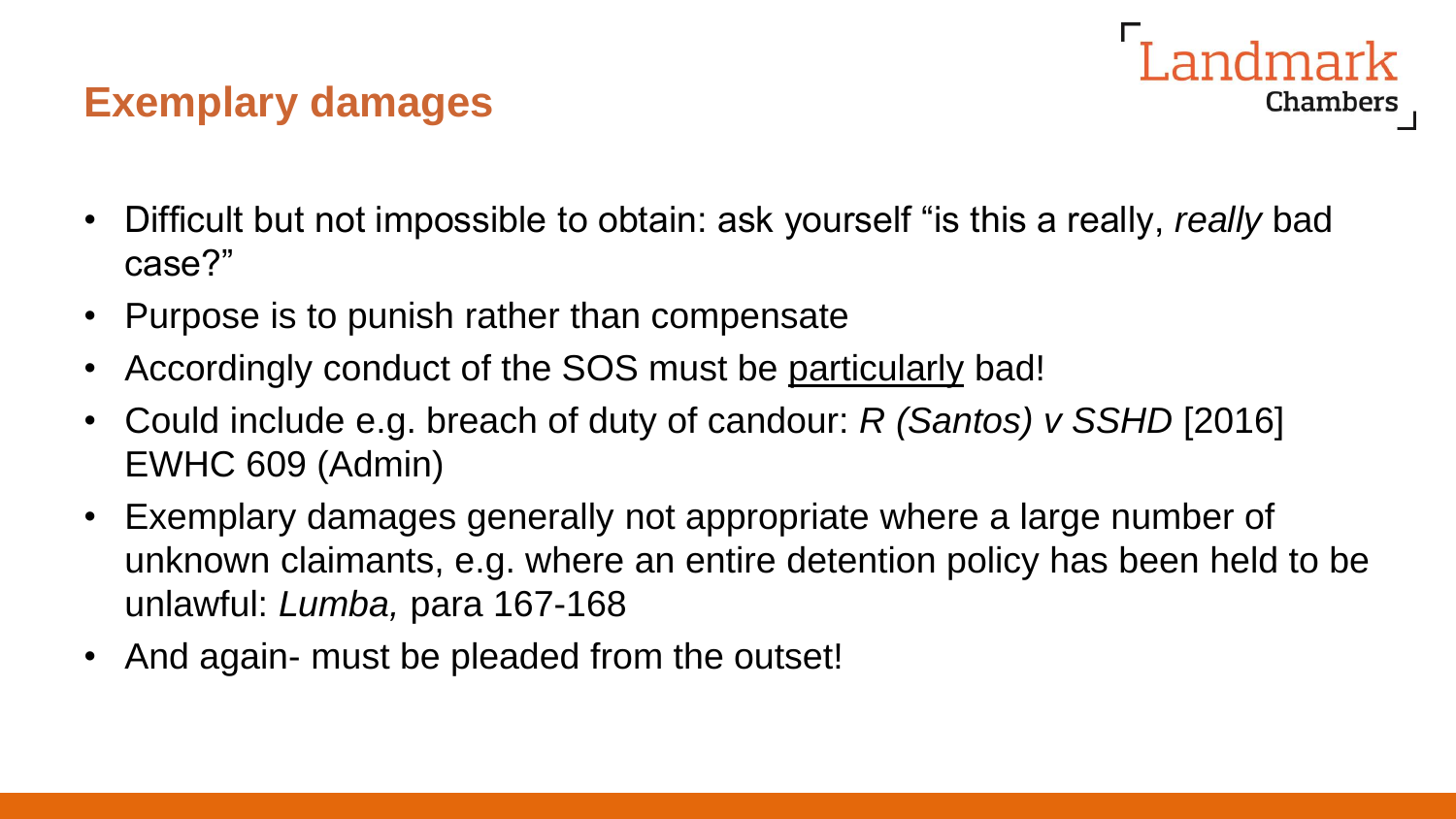## **Potential reductions in damages**

• Conduct of C: including wilful non-cooperation and criminality (although query whether this should matter): *Mohammed v Home Office* [2017] EWHC 2809 (QB)

**Chambers** 

• Also query how the relevance of conduct interacts with the general bar on contributory negligence/ no requirement to mitigate loss: *R(NAB) v Secretary of State for the Home Department* [2011] EWHC 1191 (Admin) at para 17; *Diop v Secretary of State for the Home Department* [2018] EWHC 3420 (Admin) at paras 74-75.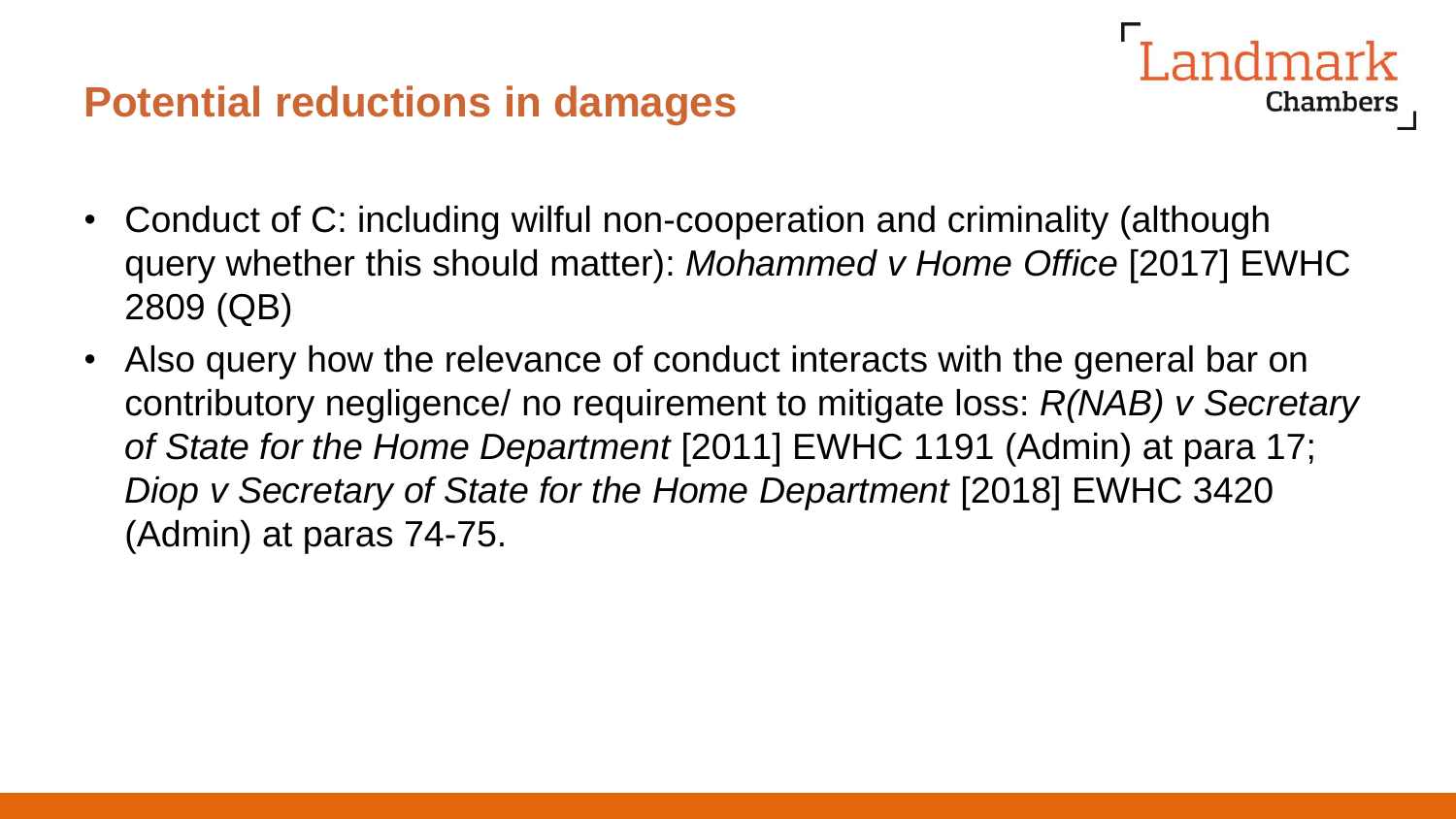

Caveat: Jay J in *AXD v Home Office [2016] EWHC 1133*:

"The precedential effect of these comparable cases needs to be considered. In my judgement, these cases are illustrative only and should not be regarded as providing any clear framework, let alone any form of constraint. These cases are fact-sensitive and although consistency in judicial decision making is important, the evaluative exercise in this domain must be even less precise and even more of an art than in the realms, say, of personal injury damages."

Don't forget 1) the tapering effect for longer periods and 2) inflation uplift!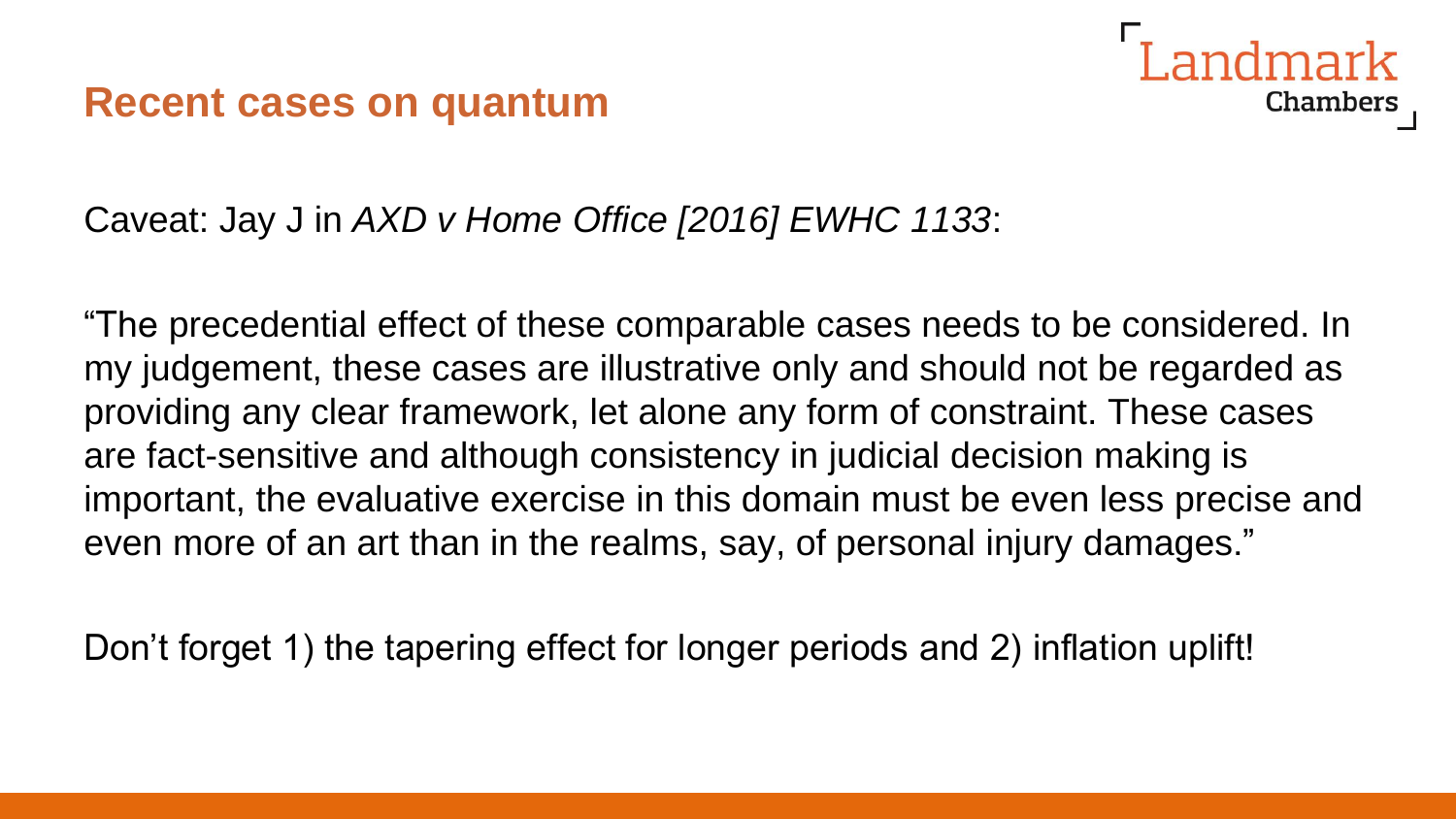

## *AXD (2016)*

- **Citation:** [2016] EWHC 1617 (QB).
- **Period of unlawful detention:** Detention between November 2011 and 31st March 2013.
- **Award:** basic £80,000: £25,000 aggravated damages: no uplift for initial shock.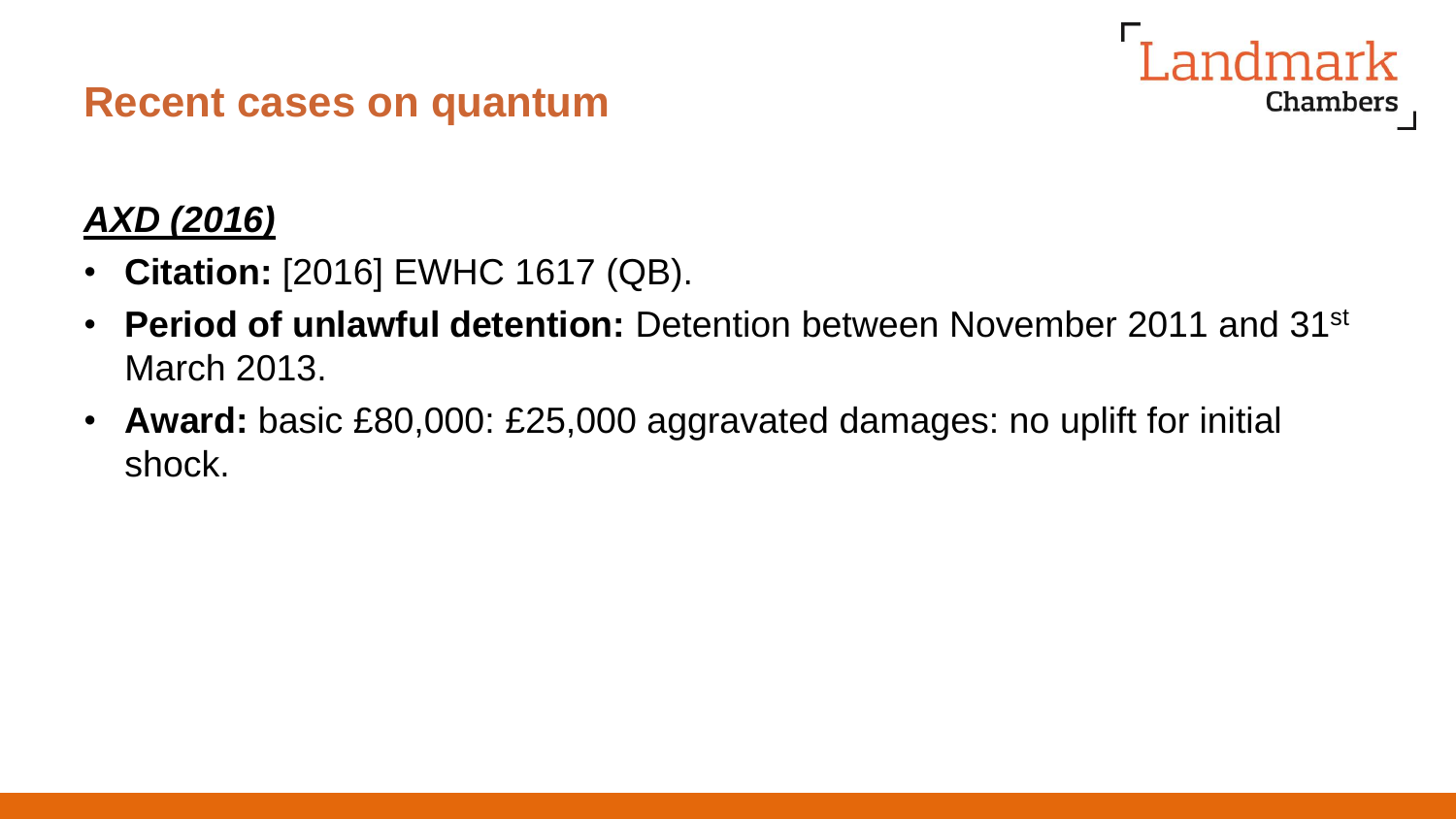## *Mohammed (2017)*

- **Citation:** [2017] EWHC 2809 (QB)
- **Period of unlawful detention:** 41 days, 139 days, 265 days (445 total).
- **Award:** £8,500 for the first period of 41 days; £25,000 for the second period of 139 days; £45,000 for the third period of 265 days; making a total award of £78,500.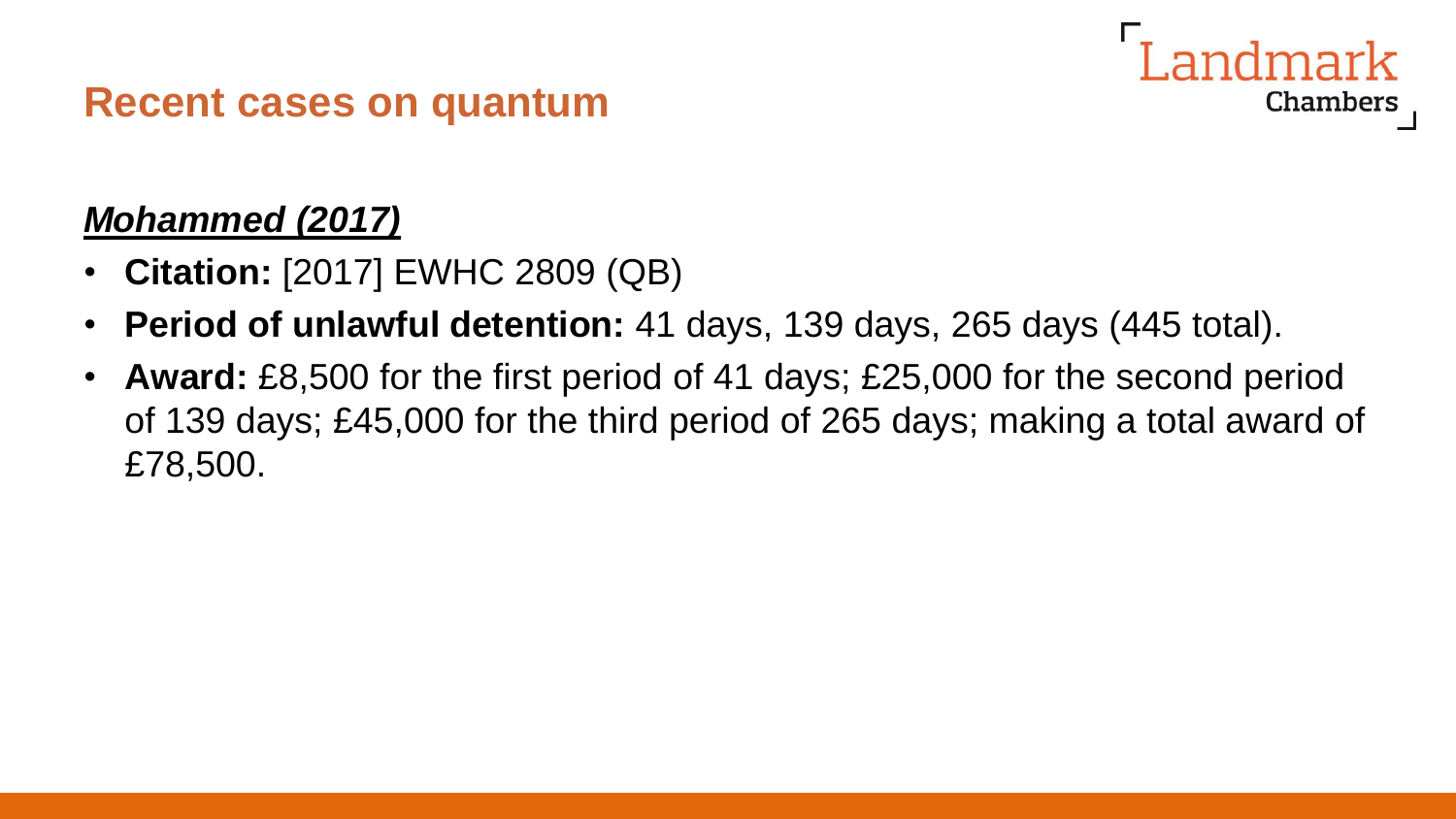## *KG (2018)*

- **Citation:** [2018] EWHC 3665 (Admin)
- **Period of unlawful detention:** 30 days.
- **Award:** £17,500 basic damages, £2,000 aggravated damages.

andmark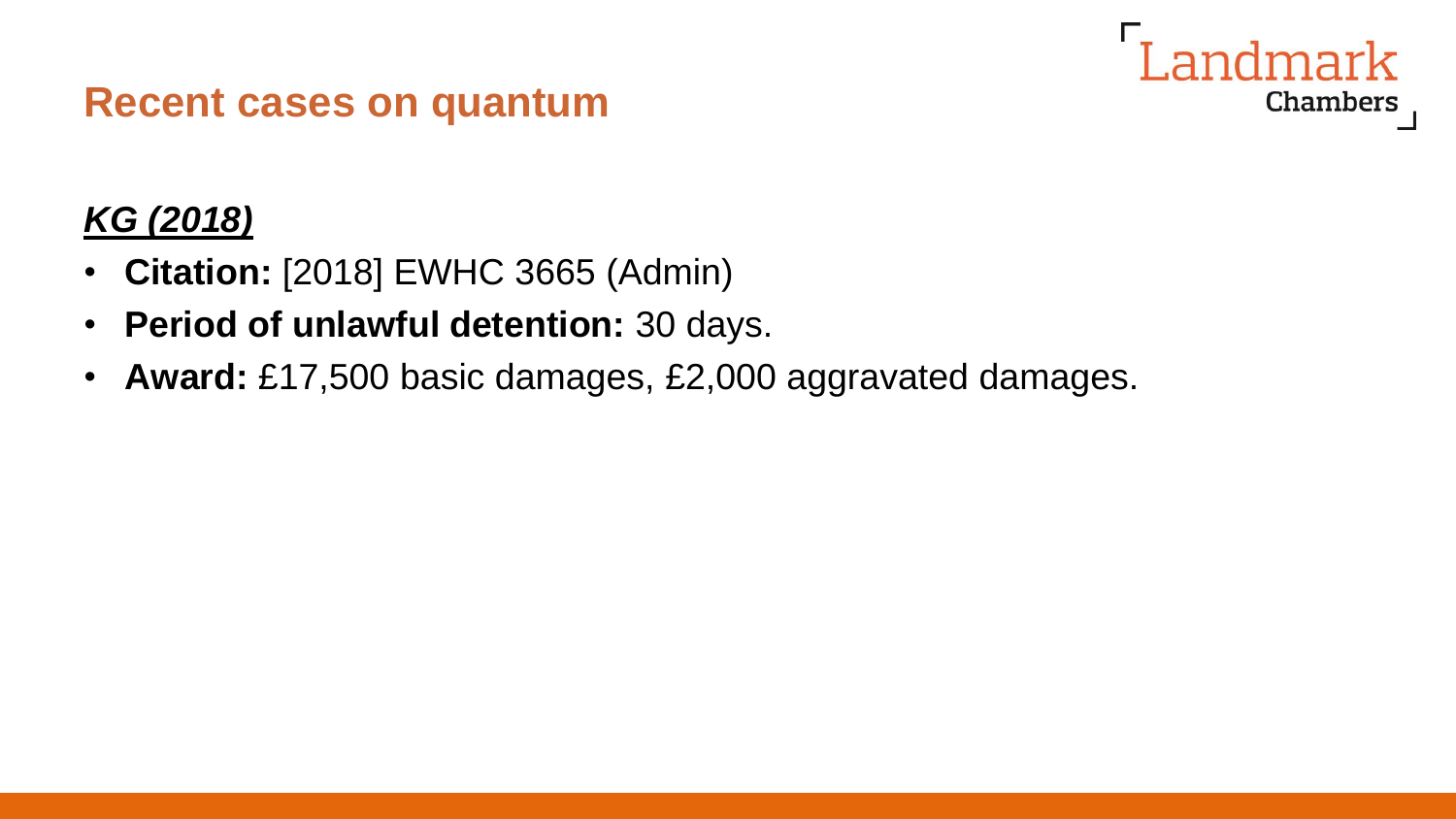## andmark **Chambers**

## **Recent cases on quantum**

## *Diop (2018)*

- **Citation:** [2018] EWHC 3420 (Admin)
- **Period of unlawful detention:** 28 days
- **Award:** £9,000 (plus interest at a rate of 8%).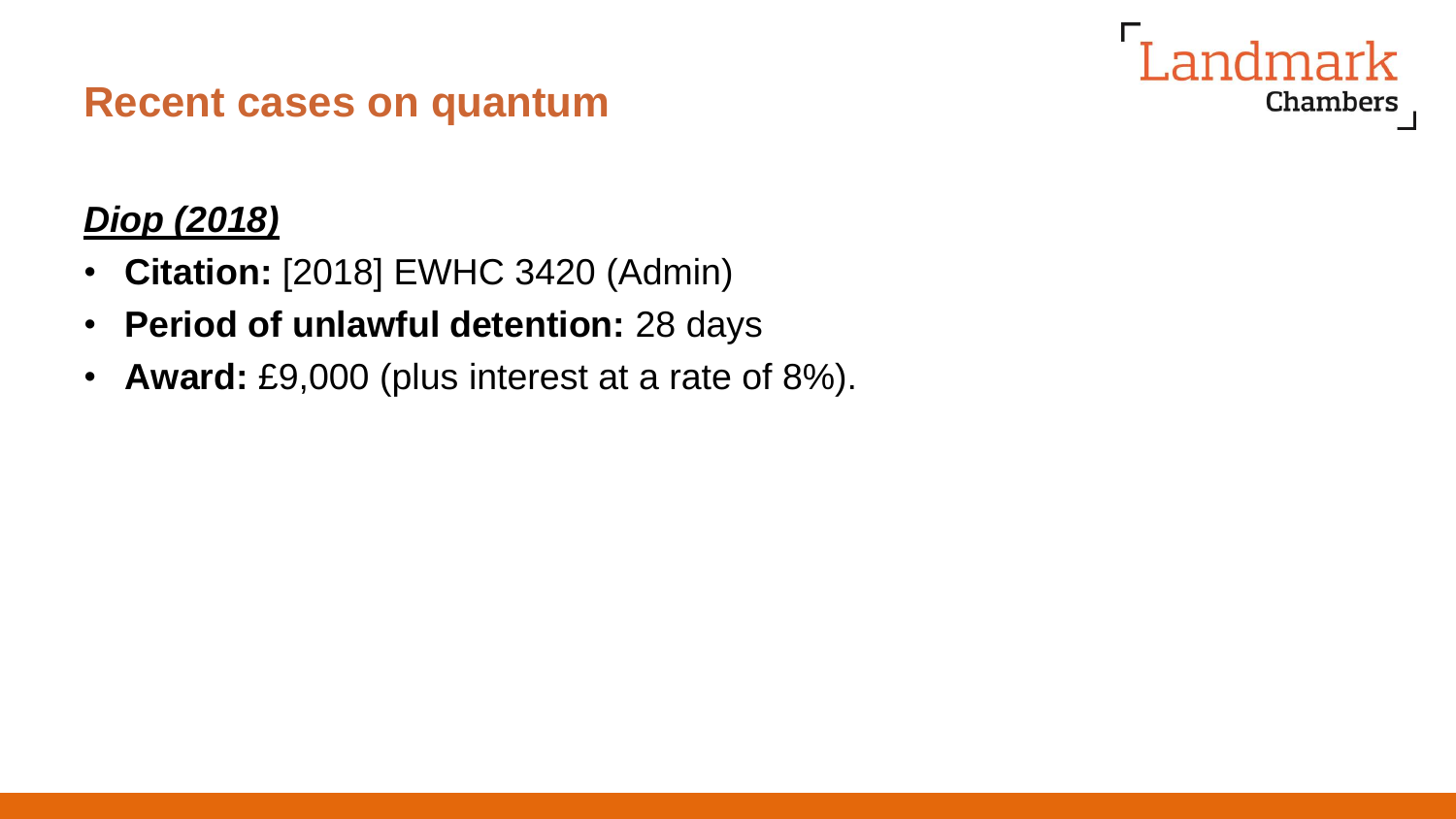## *Deptka (2019)*

- **Citation:** [2019] EWHC 503 (Admin)
- **Period of unlawful detention:** 154 days
- **Award:** £35,000 each incorporating initial shock at £,5,000. Aggravated damages £8,500 each as the couple were separated for 4 weeks. No basis for an award for exemplary damages as no bad faith.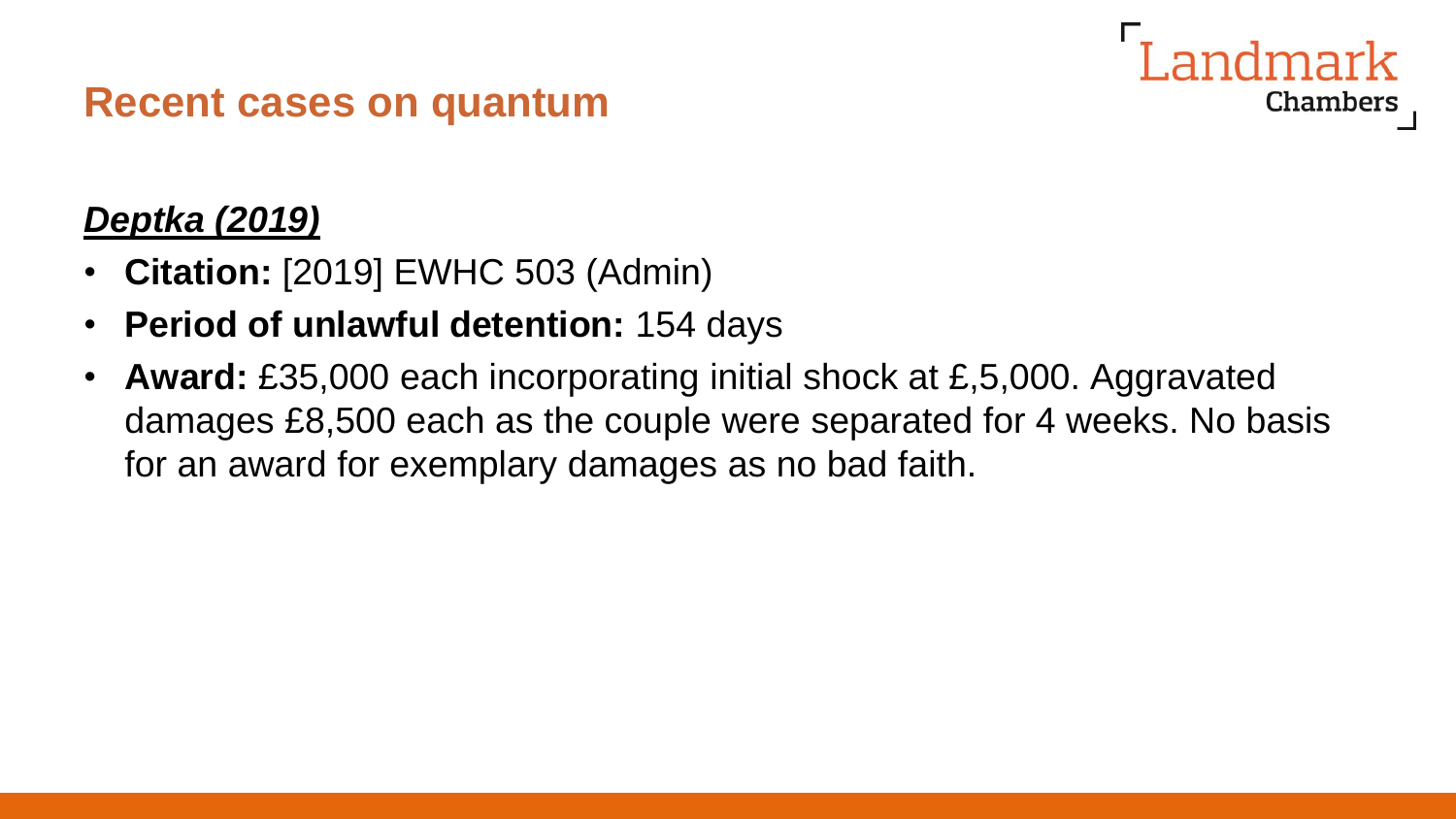## *Majewski (2019)*

- **Citation:** [2019] EWHC 473 (Admin)
- **Period of unlawful detention:** 38 days
- **Award:** £6,400 for initial period, £8,400 for remainder of period (total £14,800). No basis for an award for aggravated damages as no evidence that the effects of detention on him were aggravated by his alcohol dependency.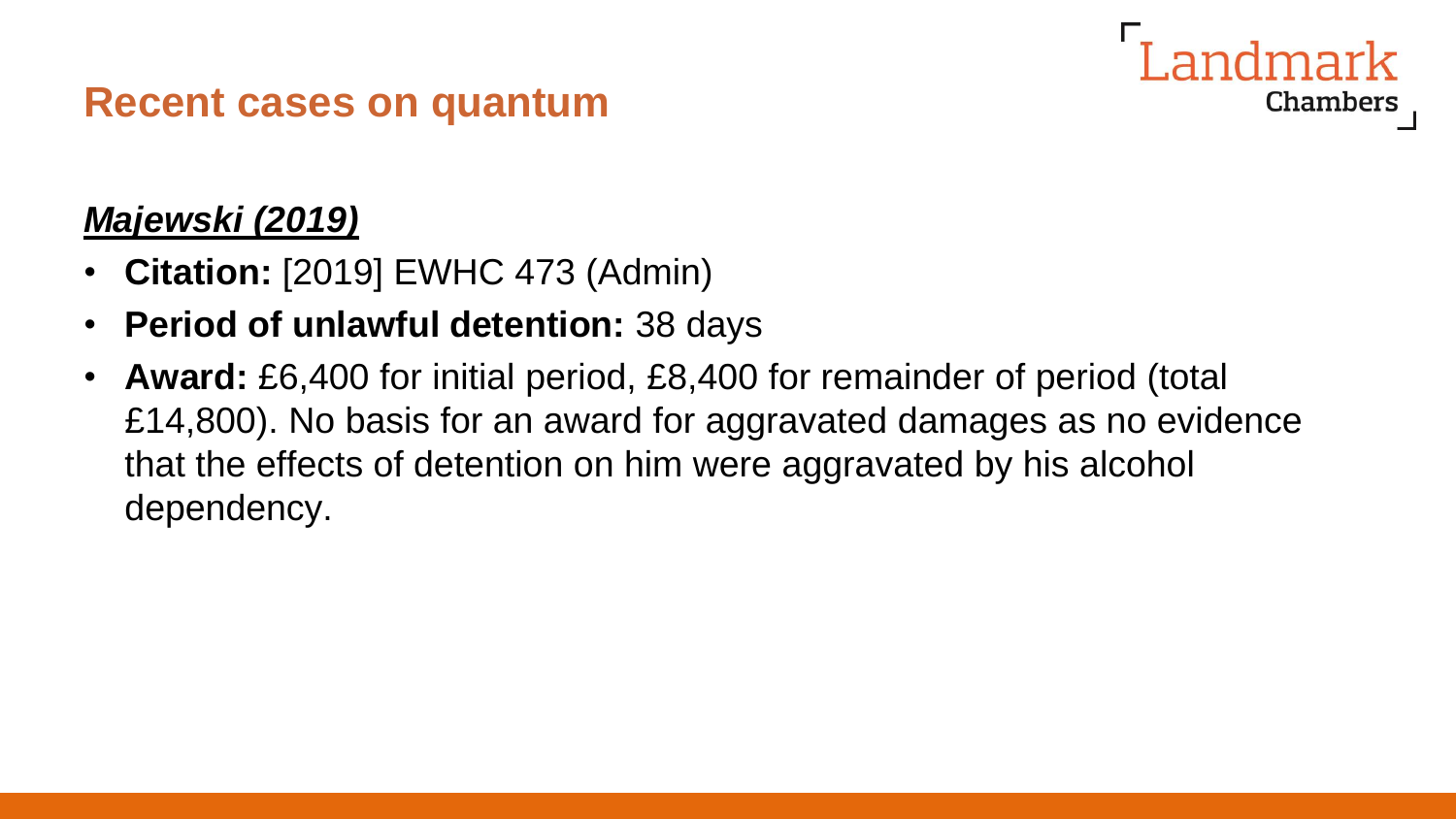#### **Damages under the HRA 1998**

• Damages for false imprisonment are the primary remedy: HRA damages only available if needed for "just satisfaction"

Landmark

Chambers

• The domestic courts should look to damages awarded by the ECtHR- but difficult to draw rules from awards of damages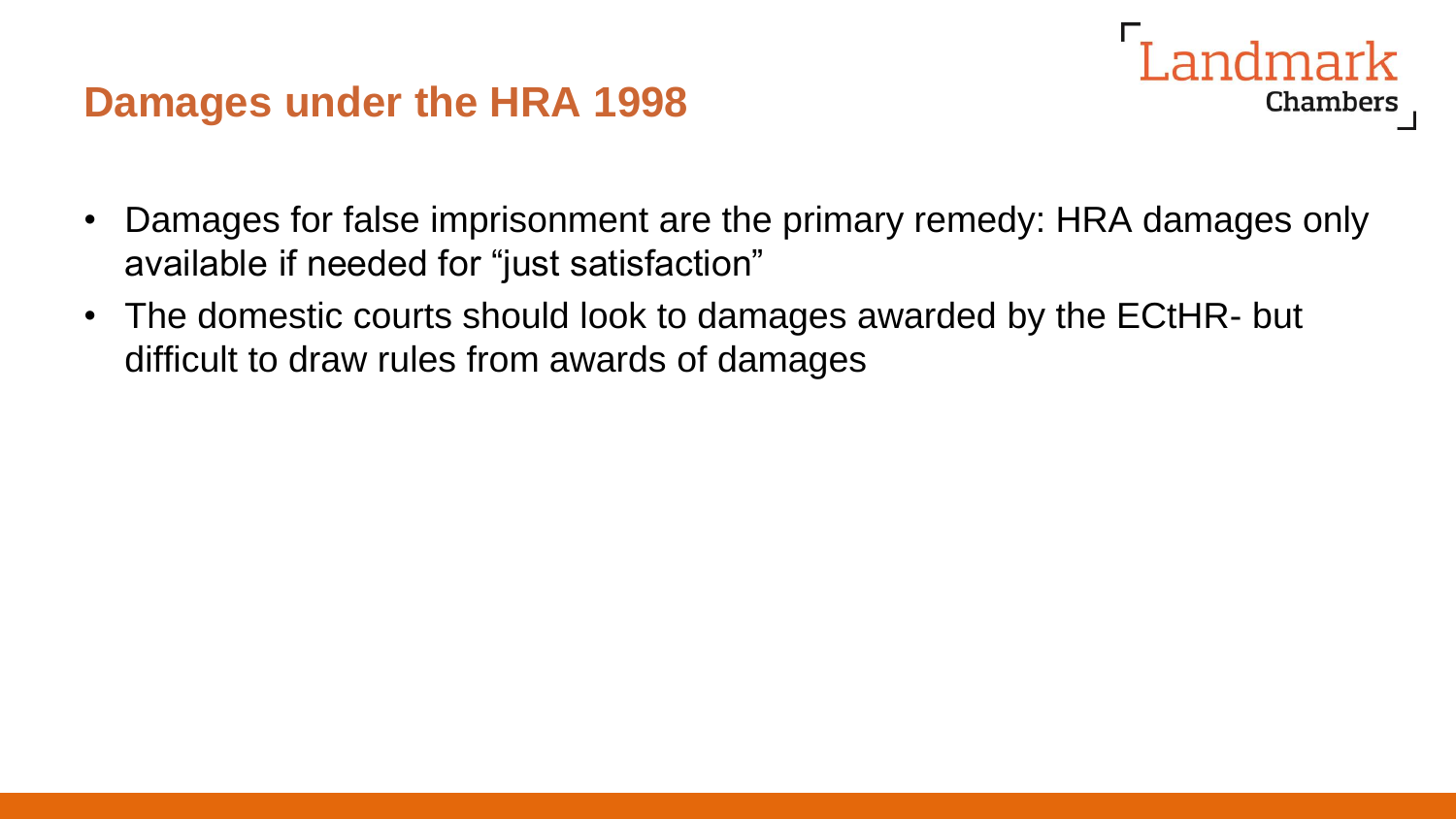## **Conclusion**

- Like the artwork to the right, the law on unlawful detention damages is clearly incomplete and somewhat difficult to draw meaning from, yet it seems to work anyway
- Look out for the most up-to-date damages cases and especially those with similar facts
- Don't forget to plead specific heads of damage from the outset!